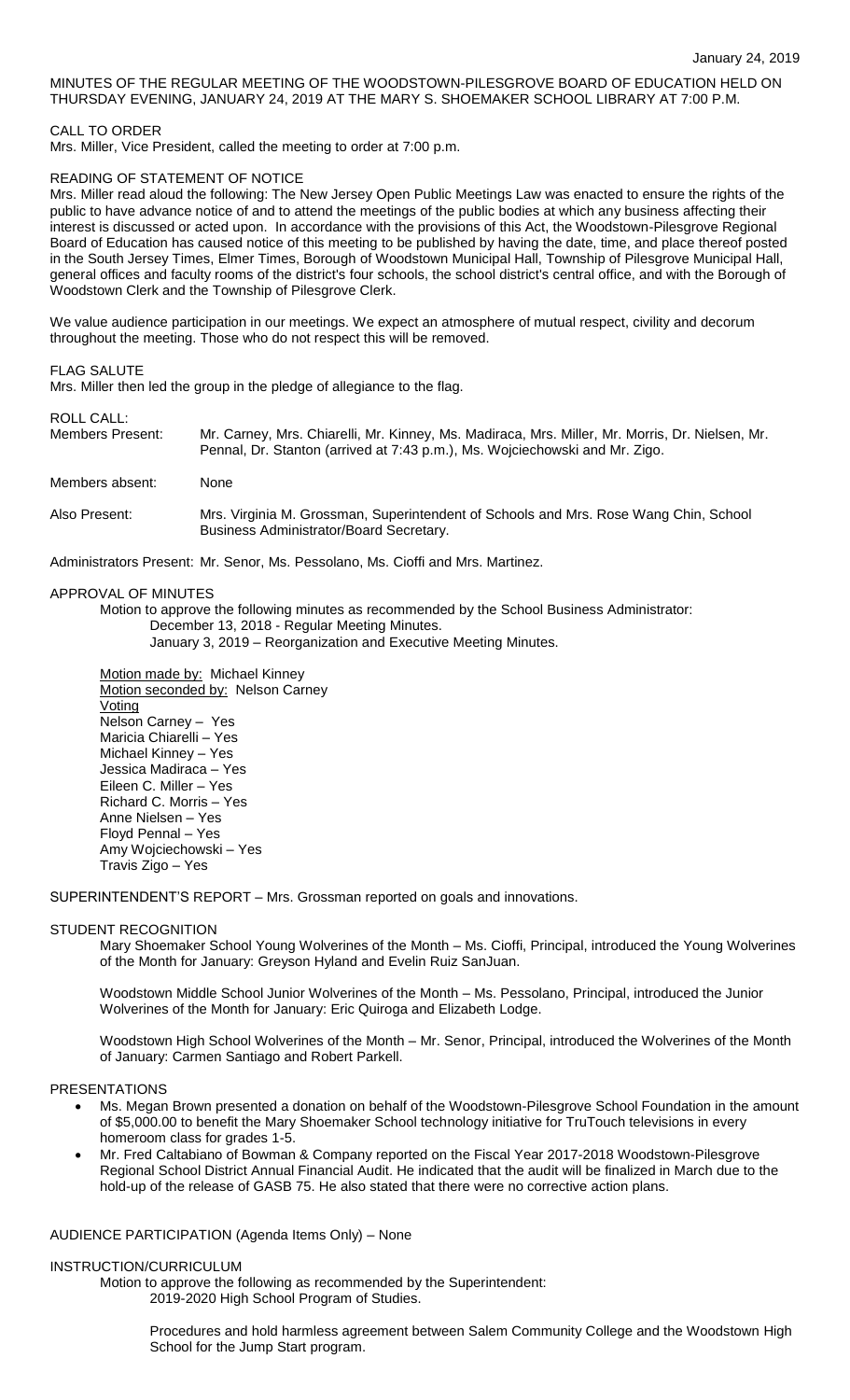Articulation agreement between Salem Community College and the Woodstown High School for Dual Credit (CAP) courses. This agreement is valid for 3 years (June 30, 2022) provided neither party changes its curriculum by more than 20%.

Professional Development as follows:

| <b>Staff</b>             | <b>Building</b>    | <b>Dates</b>    | <b>Workshop/Conference</b>    | Cost not<br>to exceed |
|--------------------------|--------------------|-----------------|-------------------------------|-----------------------|
| Adams, Karlyle           | High School        | 4/8-4/10/19     | <b>PowerSchool Conference</b> | \$620                 |
| Adams, Karlyle           | High School        | $1/31 - 2/1/19$ | Techspo                       | \$600                 |
| Roback, Tiffany          | High School        | 4/8-4/10/19     | PowerSchool Conference        | \$620                 |
| Roback, Tiffany          | High School        | $1/31 - 2/1/19$ | Techspo                       | \$600                 |
| Shorter-Carney,<br>Stacy | High School        | 4/8-4/10/19     | PowerSchool Conference        | \$620                 |
| Shorter-Carney,<br>Stacy | High School        | 4/8-4/10/19     | Techspo                       | \$600                 |
| Ursino, Joseph           | <b>High School</b> | 3/12-3/15/19    | <b>DAANJ Conference</b>       | \$525                 |
| Carpenter, Christine     | <b>WRS</b>         | 2/6/2019        | Legal One - HIB Claims        | \$205                 |
| Knorr, Kristine          | <b>WRS</b>         | 2/6/2019        | Legal One - HIB Claims        | \$205                 |
| Martinez, Michele        | CST                | 2/22/2019       | IEP & 504 Workshop            | \$410                 |
| Stemberger, Nicole       | <b>CST</b>         | 2/22/2019       | IEP & 504 Workshop            | \$410                 |
| Hogan, Joseph            | <b>CST</b>         | 2/22/2019       | IEP & 504 Workshop            | \$410                 |
| McBride, Jennifer        | <b>CST</b>         | 2/22/2019       | IEP & 504 Workshop            | \$410                 |

January 2019 High School field trip list. (see page 304)

January 2019 fundraiser list. (see page 305)

Home Instruction as follows:

| <b>NJ Smart ID</b> | Location           | <b>Home Instruction Dates</b> |
|--------------------|--------------------|-------------------------------|
| 3703437734         | High School        | 12/14/18-1/3/19               |
| 8049784550         | High School        | 12/21/18;1/7/19-1/10/19       |
| 8621356319         | <b>High School</b> | 12/17/18-12/21/18             |
| 9101966558         | High School        | 12/14/18-/3/19                |
| 2801785198         | High School        | 12/21/18-1/7/19               |
| 9219272851         | <b>High School</b> | 12/19/18-1/3/19               |
| 4271563120         | High School        | 12/17/18-12/21/18             |
| 6856464841         | High School        | 12/17/18-12/21/18             |
| 7783132720         | High School        | 12/6/18-2/3/19                |

Approval of the Harassment, Intimidation and Bullying report dated 11/30/2018 through 1/7/2019 and to provide notification letters as required to the parents/guardians advising that this information has been provided to the Board of Education.

Motion made by: Richard C. Morris Motion seconded by: Anne Nielsen **Voting** Nelson Carney – Yes Maricia Chiarelli – Yes Michael Kinney – No on the 2019-2020 High School Program of Studies only. Jessica Madiraca – Yes Eileen C. Miller – Yes Richard C. Morris – Yes Anne Nielsen – Yes Floyd Pennal – Yes Julie Stanton – No on the 2019-2020 High School Program of Studies only. Amy Wojciechowski – Yes Travis Zigo – Yes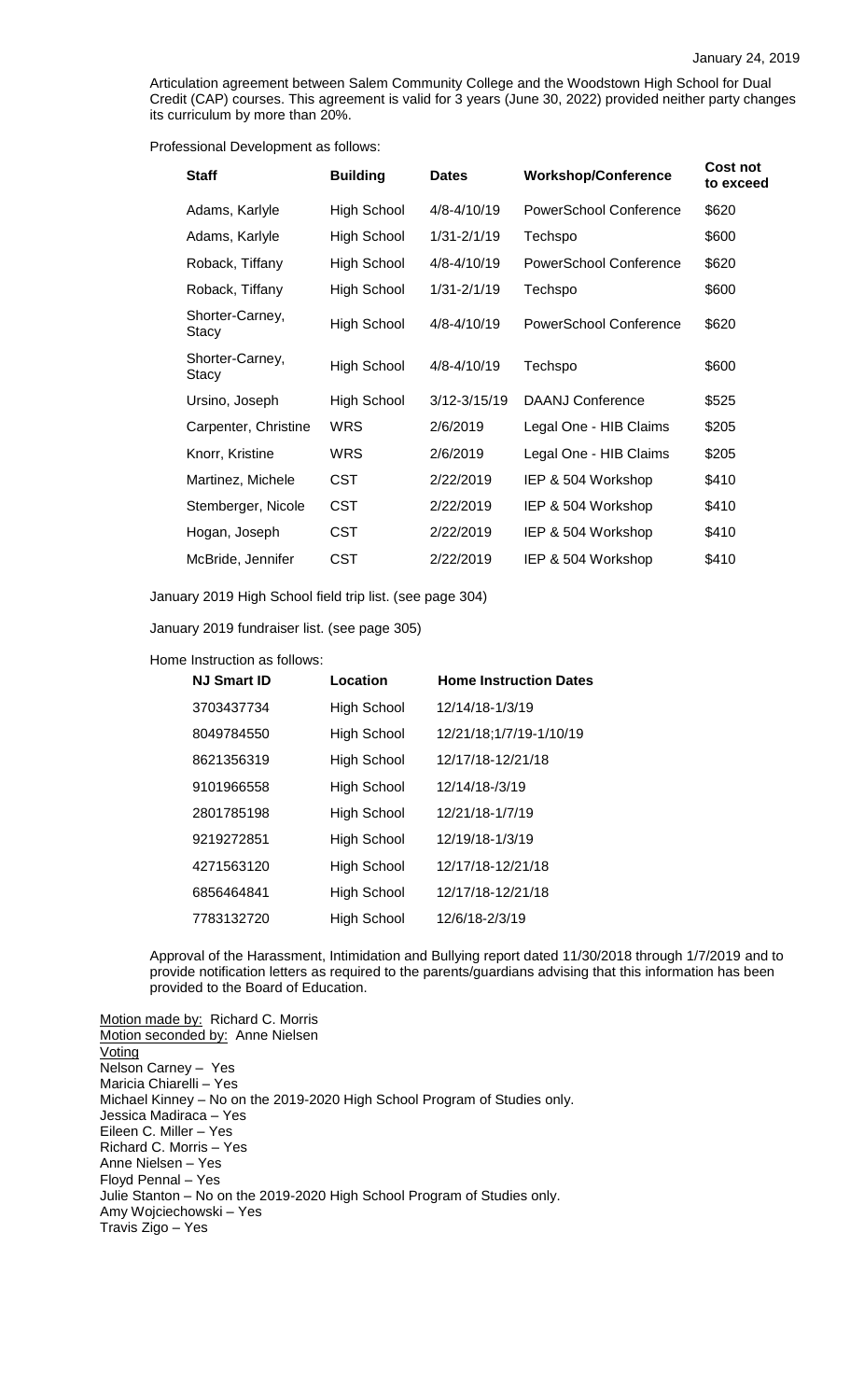Motion to approve the following as recommended by the Superintendent (voting not applicable to sending district representatives):

Professional Development as follows:

| <b>Staff</b> | <b>Building</b>  | <b>Dates</b> | <b>Workshop/Conference</b> | Cost not to<br>exceed |
|--------------|------------------|--------------|----------------------------|-----------------------|
| Micale, Kim  | Middle<br>School | 2/22/19      | 504 Plan Legal Workshop    | \$349                 |

Field Experience as follows:

| <b>Name</b>            | College             | <b>Type<br/>Experience</b> | Location  | <b>Staff</b>                | <b>Dates</b>        |
|------------------------|---------------------|----------------------------|-----------|-----------------------------|---------------------|
| Lakatos, Angela        | Rowan<br>University | Jr. Field<br>Experience    |           | Shoemaker Phys. Ed & Health | 5 days full<br>day  |
| McLaughlin,<br>Mallory | Rowan<br>University | Clinical                   | Shoemaker | Sherburne,<br>Jennifer      | $1/25 -$<br>4/29/19 |

Middle School field trip list. (see page 306)

Motion made by: Richard C. Morris Motion seconded by: Jessica Madiraca **Voting** Nelson Carney – Yes Maricia Chiarelli – Yes Jessica Madiraca – Yes Eileen C. Miller – Yes Anne Nielsen – Yes Floyd Pennal – Yes Julie Stanton – Yes Amy Wojciechowski – Yes Travis Zigo – Yes

### ADMINISTRATION/PERSONNEL

Motion to approve the following as recommended by the Superintendent:

Resignation of Jeff Podolski, High School History Teacher, effective 2/3/2019.

Resignation of John Snyder as the Facilities Absentee Coordinator effective 12/31/18. NOTE: This is only for this position and not his full time position.

Resignation of Julie Knight as the Head Softball Coach for the 2018-2019 school year.

Retirement of Emily DuBois, High School Computer Technician, effective 7/1/2019.

Extension for a leave of absence for Melissa Micheletti, High School Family and Consumer Science Teacher, from 1/28/2019 to 3/27/2019.

Kieran Keyser as a High School History Teacher (Jeff Podolski) effective 2/4/2019. Salary - MA, Step 1 (\$54,766) prorated.

Autumn Shannon as a part time custodian at the High School effective 2/11/2019. Salary - Custodian Step 1 (\$27,444) pro-rated to 25 hours per week.

Edward Williams as a part time custodian at the William Roper School effective 2/11/2019. Salary - Custodian Step 1 (\$27,444) pro-rated to 25 hours per week.

Gary Lowden to move on the salary guide from BA +30, Step 5 (\$53,892) to MA, Step 5 (\$55,533) effective 2/1/2019.

January 2019 substitute list. (see page 307)

January 2019 High School volunteer list. (see page 308)

Approval of the January 2019 Athletic volunteer list. (see page 309)

McKinney-Vento - approval of funding paid through the McKinney-Vento Supplemental Grant as follows: Woodstown Middle School STAND Program from 3/4/2019 through May 31, 2019 for grades 6- 8. The program will run for 22 days from 2:45 pm - 4:45 pm. The total cost of the program (funded through McKinney-Vento Grant) is \$12,148.24 including the following positions: Coordinator/Lead Teacher - 50 hrs x \$32/hour x 2 hours/day (plus 6 hours for planning  $etc) = $1,600$ 

English Language Arts Teachers - 46 hrs x \$32/hour x 2 hours/day = \$1,472

Mathematics Teachers - 46 hrs x \$32/hour x 2 hours/day = \$1,472

Paraprofessional - 46 hrs x  $$15/h$ our x 2 hours/day =  $$690$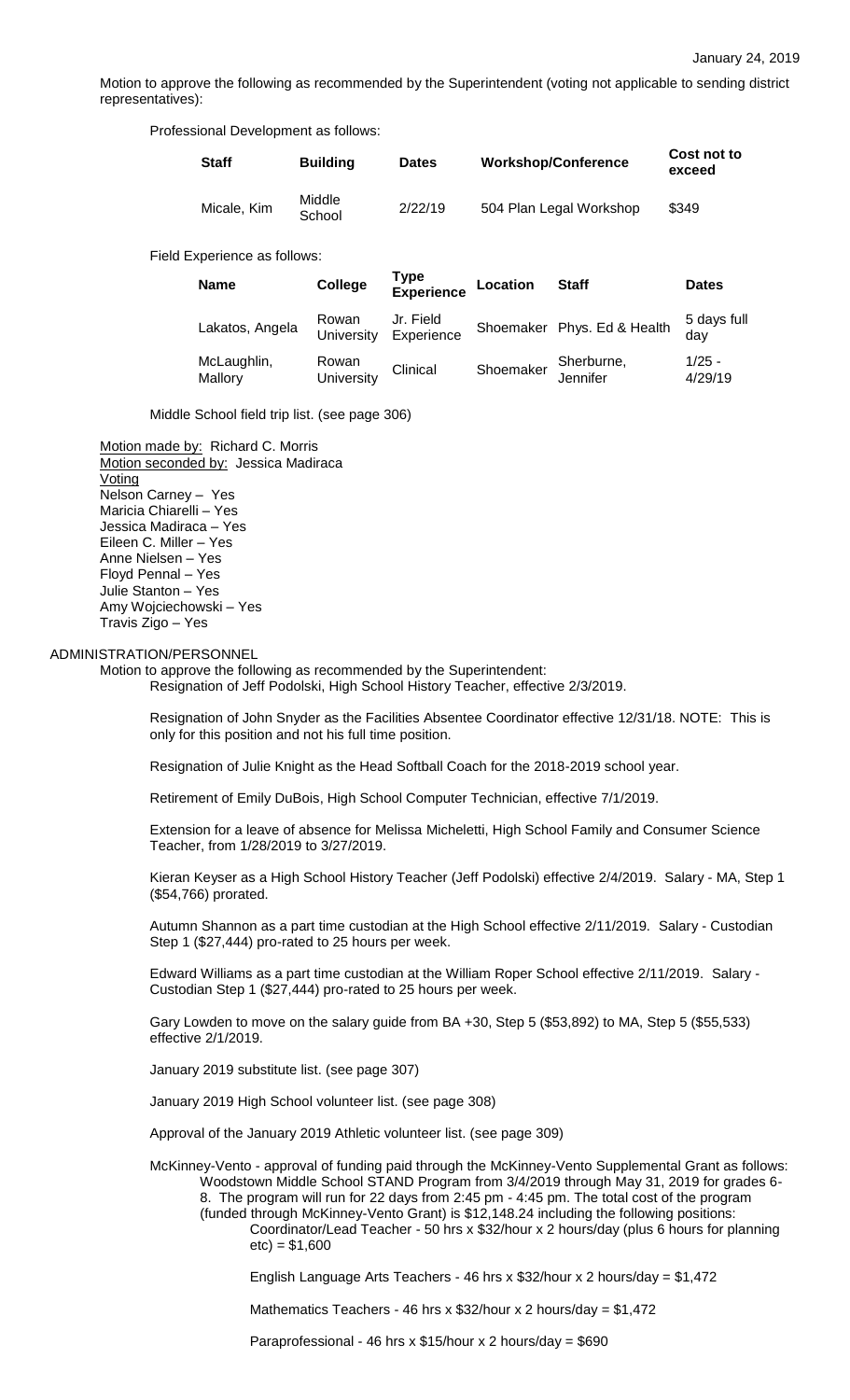# Transportation -  $$80/run \times 22 \text{ days} = $1,760$

### Counselors for the McKinney-Vento Grant as follows: Salem County Counselor - Ina Jetter - 240 hrs x \$32/hour =\$7,680

Cumberland County Counselor - Stephanie Mazzoni Engle - 240 hrs x \$32/hour =\$7,680

Cape May County Counselor - Roxanne Boleslawski - 240 hrs x \$32/hour =\$7,680

Motion made by: Travis Zigo Motion seconded by: Amy Wojciechowski **Voting** Nelson Carney – Yes Maricia Chiarelli – Yes Michael Kinney – Yes Jessica Madiraca – Yes Eileen C. Miller – Yes Richard C. Morris – Yes Anne Nielsen – Yes Floyd Pennal – Yes Julie Stanton – Yes Amy Wojciechowski – Yes Travis Zigo – Yes

Motion to approve the following as recommended by the Superintendent (voting not applicable to sending district representatives):

Acceptance of a letter of resignation from Barbara Bowen-Brown, Paraprofessional, at the Mary Shoemaker School effective 2/4/2019.

Nesandra Oswald as a Long Term Substitute STELLAR Teacher (Jamie Morgan) at the Mary Shoemaker School effective 1/25/19 through approximately 2/19/2019. Salary - regular substitute rate.

Middle School volunteer list for January 2019. (see page 310)

Shoemaker School volunteer list for January 2019. (see page 311)

William Roper School volunteer list for January 2019. (see page 312)

Motion made by: Travis Zigo Motion seconded by: Maricia Chiarelli Voting Nelson Carney – Yes Maricia Chiarelli – Yes Jessica Madiraca – Yes Eileen C. Miller – Yes Anne Nielsen – Yes Floyd Pennal – Yes Julie Stanton – Yes Amy Wojciechowski – Yes Travis Zigo – Yes

#### OPERATIONS/FINANCE

Motion to approve the following financial reports as recommended by the School Business Administrator: (see Board Minutes Financial Back-up Binder for details).

\_\_\_\_\_\_\_\_\_\_\_\_\_\_\_\_\_\_\_\_\_\_\_\_\_\_\_\_\_ \_\_\_\_\_\_\_\_\_\_\_\_\_\_\_\_\_\_\_\_\_\_\_\_

Pursuant to N.J.A.C. 6A:23A-16.10 (c)3, I certify that as of November 30, 2018, no budgetary line item account has obligations and payments (contractual orders) which in total exceed the amount appropriated by the Woodstown-Pilesgrove Regional Board of Education pursuant to N.J.S.A. 18A:22-8.1 and N.J.S.A. 18A:22-8.2 and no budgetary line item account has been over-expended in violation of N.J.A.C. 6:23- 16.10 (a)1.

Board Secretary **Date** 

The November 30, 2018, preliminary final Report of the Treasurer of School Funds for the 2018-2019 school year is in agreement with the November 30, 2018, preliminary Report of the Board Secretary, pending audit.

Pursuant to N.J.A.C. 6A:23A-16.10(c)4, that the Woodstown-Pilesgrove Regional Board of Education certifies that as of November 30, 2018, and after review of the Secretary's Monthly Financial Report and the Treasurer's Monthly Financial Report and upon consultation with the appropriate district officials, to the best of the Board's knowledge, no major account or fund has been over-expended in violation of N.J.A.C. 6A:23A-16.10(a)1 and that sufficient funds are available to meet the district's financial obligations for the remainder of the fiscal year.

EFT's for December 2018, additional hand check payments for December 2018, and payment list for the month of January 2019.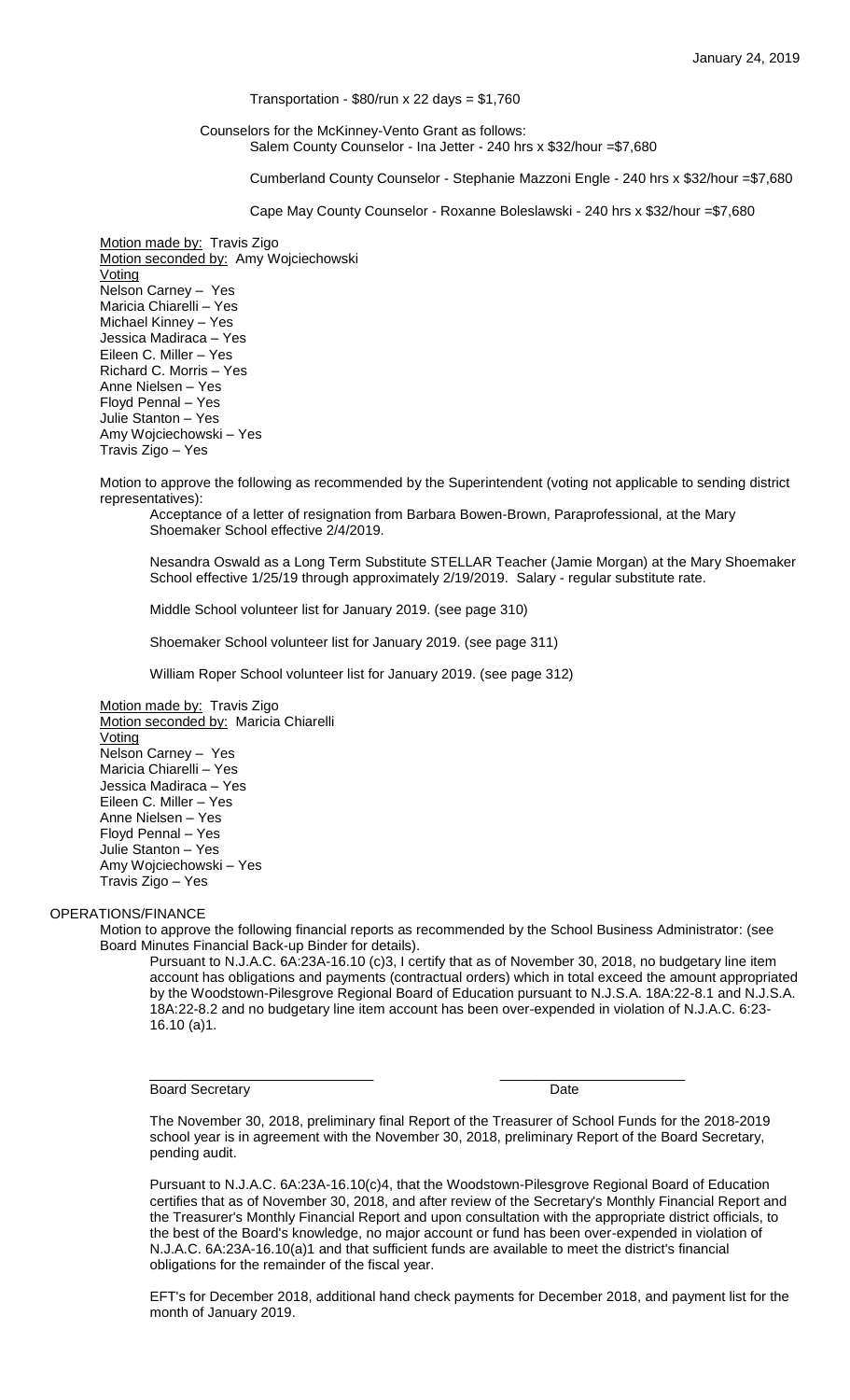Transfer of funds as previously approved by the Superintendent pursuant to 18A:22-8.1 for the month of November 2018.

Additional financial reports as follows:

Student Activities and Athletics for the month of December 2018. Scholarships for the month of December 2018. Odyssey of the Mind for the month of December 2018. Cafeteria Report for the month of December 2018. Woodstown Community School for the month of December 2018.

Motion made by: Floyd Pennal Motion seconded by: Amy Wojciechowski **Voting** Nelson Carney – Yes Maricia Chiarelli – Yes Michael Kinney – Yes Jessica Madiraca – Yes Eileen C. Miller – Yes Richard C. Morris – Yes Anne Nielsen – Yes Floyd Pennal – Yes Julie Stanton – Yes Amy Wojciechowski – Yes Travis Zigo – Yes

Motion to approve the following as recommended by the School Business Administrator: Resolution to set the Tuition Rates for the 2019-2020 school year. (see page 313)

Set the 2019 Extended School Year summer program tuition rate at \$2,500.00.

Non-Resident (non-employee) tuition rate to be set at \$8,660.00 for the 2019-2020 school year.

(Note: Audit motion was pulled until audit is finalized due to the late release of GASB 75)

Establishment of the CM Williams Scholarship.

Establishment of the Jack Heritage Baseball Scholarship.

Accept a donation from Matthew Greever of Alloway in the amount of \$100.00 to benefit the Odyssey of the Mind program.

Accept a donation from Rowan University of a Chattanooga Intelect Legend XT Electric Stimulation/Ultrasound Combination Unit to benefit the athletic department.

Accept the Greenhouse Shed proposal for placement of a 12x12 shed near the greenhouse to increase storage for the Ag program.

Request to apply for the Amazon Edhesive Grant sponsored by Amazon for the Amazon Future Engineer Program. (Note: This is not a monetary grant. Our district has been accepted to participate in the Amazon Future Engineer program and has been approved to teach Edhesive courses.

Contract with LearnWell to provide educational services to student NJSmart#3072682902 for 10 hours per week plus prep time (capped at 3 hrs per week), effective January 14, 2019 at \$44.00 per hour.

Authorize the School Business Administrator to advertise a request for proposal (RFP) for Waste / Recycling Removal services.

Offer Mr. Myron Harvey of Pilesgrove, the opportunity to rent the school owned land located on East Lake Road and East Millbrooke Avenue, Woodstown, for crop farming purposes at a cost of \$960.00 for one year.

Contract with Gloucester County Special Services School District for the 2018-2019 school year for route Y1367 at \$317.00 total per diem route cost, plus a 7% administrative fee, for NJSMART student #1690042722. (Note: This route may contain students from other districts and therefore the cost per diem will be pro-rated accordingly by Gloucester County Special Services School District.)

Motion made by: Floyd Pennal Motion seconded by: Travis Zigo Voting Nelson Carney – Yes Maricia Chiarelli – Yes Michael Kinney – Yes Jessica Madiraca – Yes Eileen C. Miller – Yes Richard C. Morris – Yes Anne Nielsen – Yes Floyd Pennal – Yes Julie Stanton – Yes Amy Wojciechowski – Yes Travis Zigo – Yes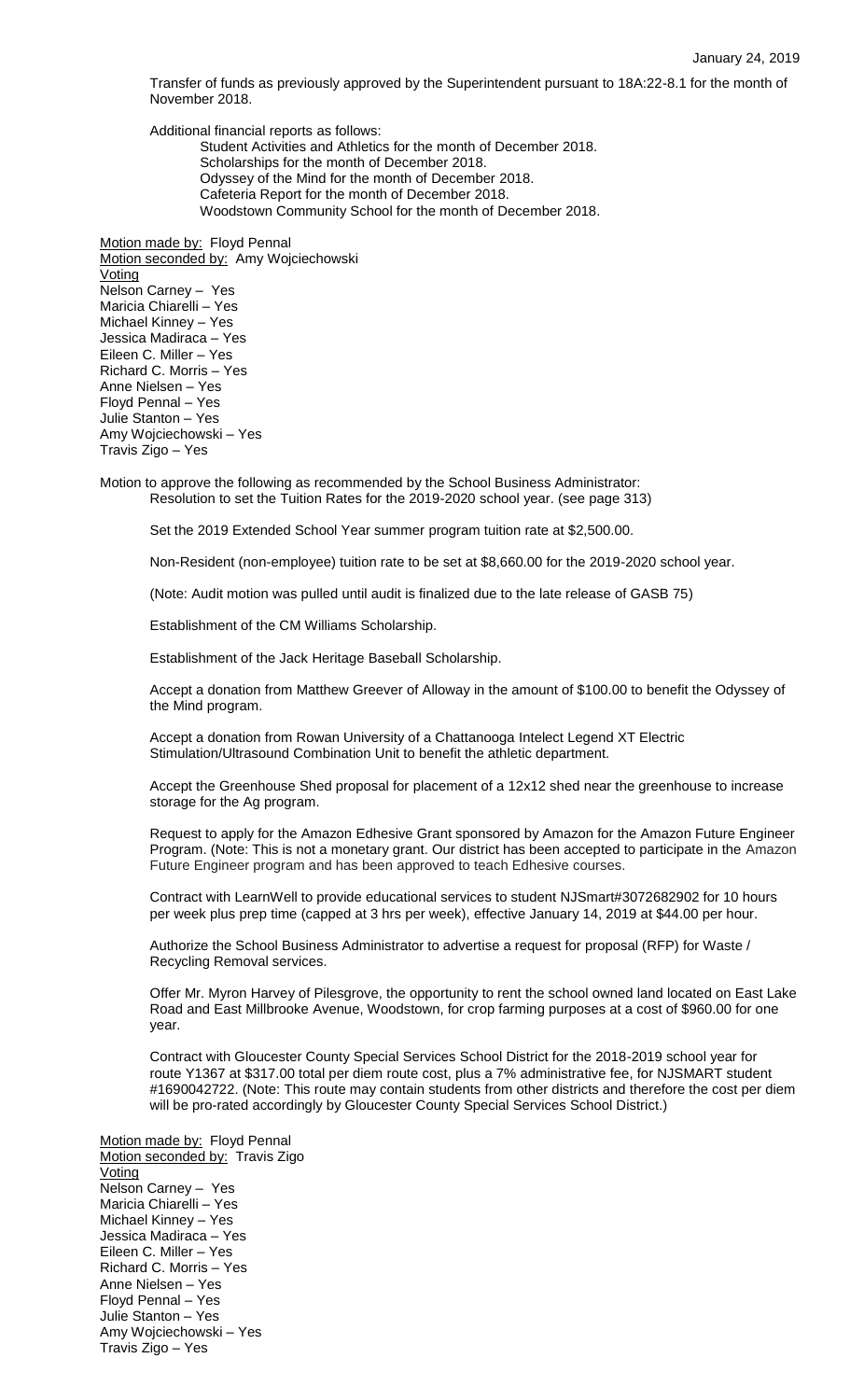Motion to approve the following as recommended by the School Business Administrator (voting not applicable to sending district representatives):

Set parent paid preschool tuition fee at \$2,050.00 for the 2019-2020 school year.

Accept a donation from the Woodstown-Pilesgrove School Foundation in the amount of \$5,000.00 for the Mary Shoemaker School technology.

Motion made by: Floyd Pennal Motion seconded by: Amy Wojciechowski Voting Nelson Carney – Yes Maricia Chiarelli – No to parent paid preschool tuition fee only. Jessica Madiraca – Yes Eileen C. Miller – Yes Anne Nielsen – Yes Floyd Pennal – Yes Julie Stanton – Yes Amy Wojciechowski – Yes Travis Zigo – Yes

### REPORTS

School Business Administrator – Mrs. Chin reported that the budget building process is underway. The Board received an early preview at the January work session. Administrative team will meet to study first round of consolidated results and to start brainstorming for ideas towards balancing a tough budget.

Administrators monthly reports for January 2019.

Building Reports for the month of December as follows: Suspensions **Enrollments** Fire/Security Drill

## BOARD REPORTS

President -- Mrs. Miller previewed that there will be tough budget decisions ahead.

### Sending Districts

Upper Pittsgrove Township -- Mr. Michael Kinney reported that Upper Pittsgrove is in its early planning stages of a referendum.

Alloway Township -- Mr. Richard Morris gave a brief update on Alloway, including the welcoming of our former employee and Alloway's new Asst. Principal/Director of Curriculum, Jeff Podolski.

# Liaison Reports

NJSBA Delegate Report - Mrs. Miller reported on upcoming events (e.g., 8<sup>th</sup> Grade Dialogue; workshops) and gave a synopsis of past events.

SACC Report – Mrs. Madiraca had nothing to report.

AG Advisory Council Report – Dr. Stanton reported on events, funding situations, community involvement, summer activities and funding challenges. Mrs. Grossman added the Perkins grant funds will help supplement needs.

PTO Report – Mrs. Chiarelli reported on upcoming events.

W-P School Foundation Report – Mrs. Chiarelli had nothing to report.

CARE Report – Mr. Pennal reported that CARE is working with the custodial staff re: their reaction to our district's custodial outsource exploration RFP.

Marlton Recreation League Report – Mr. Zigo had nothing to report.

Pilesgrove Township Report – Dr. Nielsen reported on the following

- There have been discussions on the solar fields, how to zone the field, and how it will impact taxes.
- New crosswalk and traffic light installation in front of the high school.

Woodstown Borough Report – Mrs. Wojciechowski had nothing to report.

AUDIENCE PARTICIPATION – Non-agenda Items. – Several members of the WPRSSA and audience members spoke negatively concerning the custodial RFP.

#### IMPORTANT DATES

- January 17, 2019 Work Session, 6:00 p.m., Board Office Conference Room
- January 24, 2019 Regular Board Meeting, 7:00 p.m., Mary Shoemaker School Library
- February 21, 2019 Work Session, 6:00 p.m., Board Office Conference Room
- February 27, 2019 Regular Board Meeting, 7:00 p.m., Mary Shoemaker School Library
- March 20, 2019  $8<sup>th</sup>$  Grade Dialogue